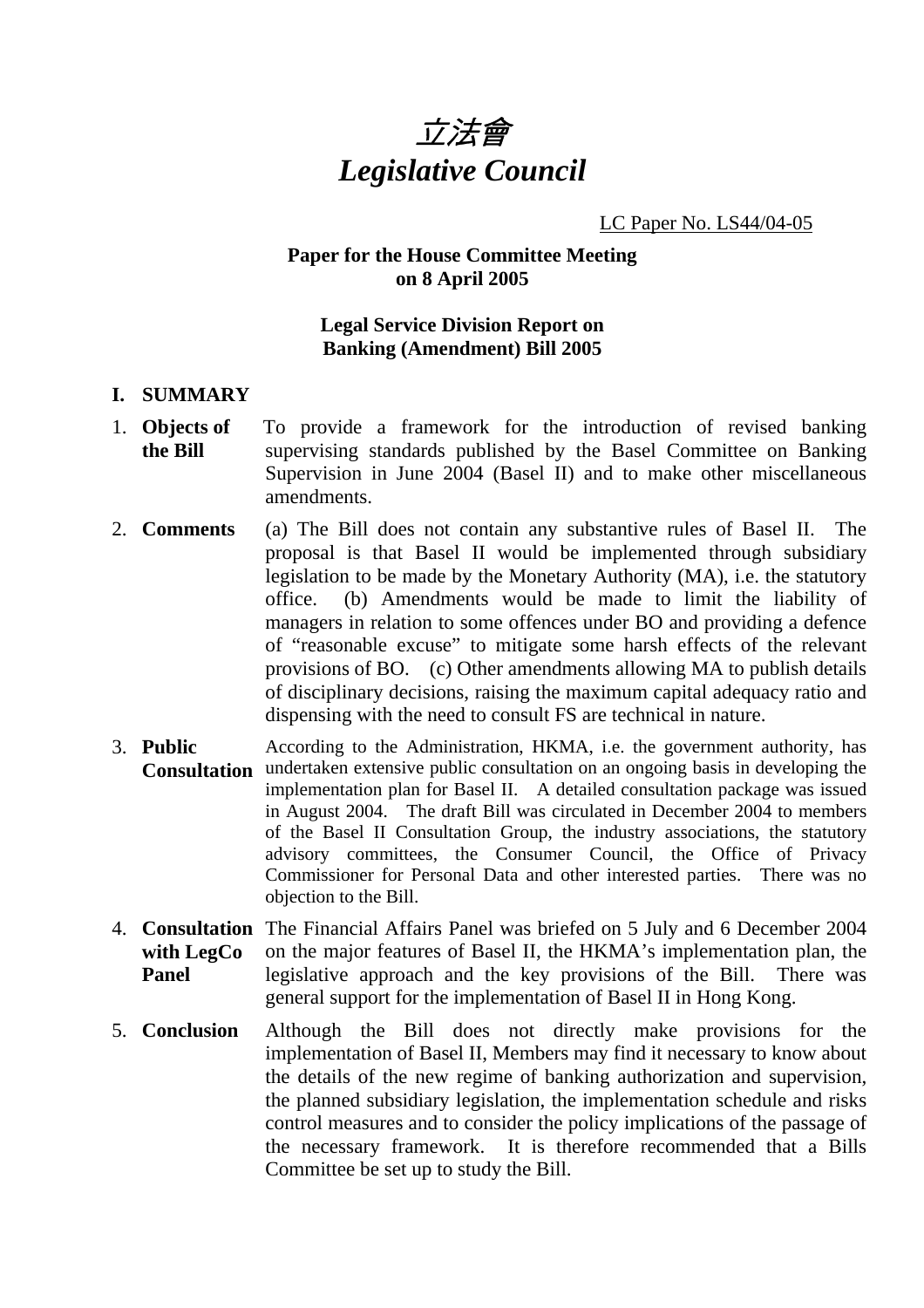# **II. REPORT**

## **Objects of the Bill**

- (a) To amend the Banking Ordinance (Cap. 155) (BO) to provide a framework for the introduction of revised banking supervising standards published by the Basel Committee on Banking Supervision in June 2004 (Basel II); and
- (b) To make other miscellaneous amendments to BO, including
	- limiting the liability of managers of companies, for some offences under BO, to instances that are results of an act or omission on the part of the manager personally or of a person under his control;
	- (ii) allowing a defence of "reasonable excuse" to some offences under BO;
	- (iii) allowing the Monetary Authority (MA), i.e. the statutory office, to publish details of disciplinary decisions in respect of securities business of Authorized Institutions (i.e. banks and deposit-taking companies authorized under BO) (AIs); and
	- (iv) allowing MA to vary the capital adequacy ratio of licensed banks to a maximum of 16%.

## **LegCo Brief Reference**

2. G4/16/36C issued by the Financial Services and the Treasury Bureau on 2 March 2005.

# **Date of First Reading**

3. 6 April 2005.

### **Background**

*Basel II*

4. The international standards in banking supervision are set by the Basel Committee on Banking Supervision (BCBS). (Further information is available at www.bis.org/bcbs/aboutbcbs.htm.) In July 1988, BCBS made public the "International Convergence of Capital Measures and Capital Standards", which set down the agreement among the  $G-10^1$  central banks to apply common minimum capital standards to their industries, to be achieved by the end of 1992. It was known as the "Basel Capital Accord" and is now commonly referred to as "Basel I". According to the Administration, Basel I and its subsequent amendments have been

 $\overline{a}$ <sup>1</sup> Comprising Belgium, Canada, France, Germany, Italy, Japan, the Netherlands, Sweden, Switzerland, United Kingdom and the United States.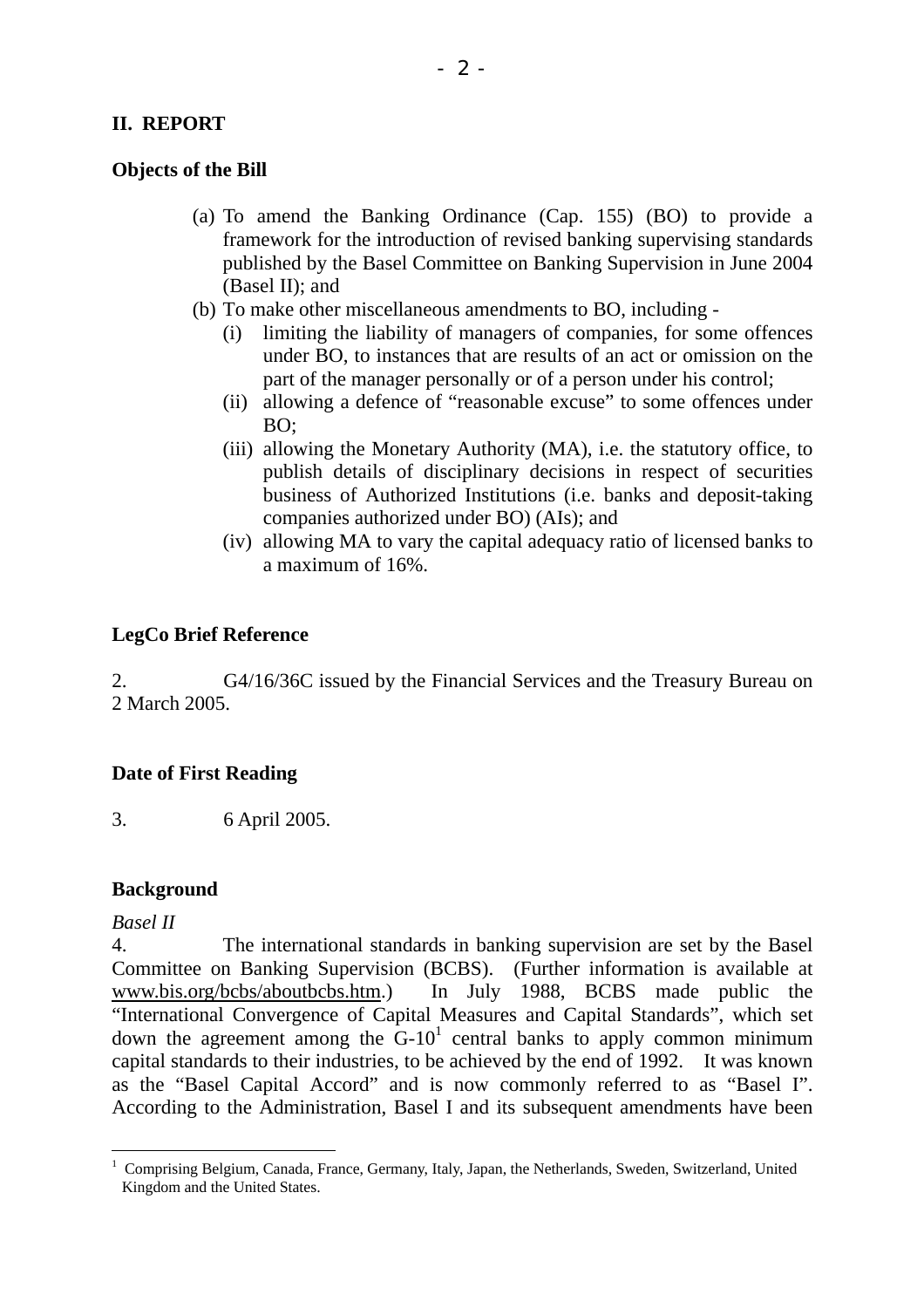adopted in Hong Kong through legislation in the form of the Third Schedule to BO.

5. In June 2004, BCBS published the "International Convergence of Capital Measures and Capital Standards: a revised framework" (full text at www.bis.org/publ/bsbc107.htm), which set out the new capital adequacy framework commonly known as "Basel II". Whilst Basel I recommended a minimum capital adequacy ratio (CAR) of 8% to cover credit and market risks, Basel II improves the capital framework's risk-sensitivity and is more comprehensive. It has three main components (i.e. 3 Pillars). The first (Pillar 1) is the minimum CAR. Although it remains at the same 8%, the calculation now includes a new capital charge for bank's operational risks and is more closely aligned to each bank's actual risk of economic loss. A bank may choose out of the three available options an approach to credit risk that seems most appropriate for the sophistication of its activities and internal controls. The Standardized Approach would utilize the ratings assigned to the bank by external agencies and the Internal Rating Based (IRB) Approach would use internal rating model to quantify risks. A bank having adopted the IRB Approach could choose between the Foundation IRB Approach and Advanced IRB Approach depending on the level of sophistication of its rating systems. The second (Pillar 2) is the supervisory review process. Each bank is required to establish internal processes to assess its own capital adequacy on the basis of a thorough evaluation of the risks to which it is exposed. The third (Pillar 3) is market discipline through public disclosure. Each bank would be required to disclose publicly key information on its capital, risk exposures and risk assessment. This allows market participants to be the judge and inadequate banks would suffer loss in reputation, business and customers.

6. BCBS is discussing implementation issues with member jurisdictions. It is intended that Basel II could be implemented globally by the end of 2006 and the most advanced approaches to risk measurement by the end of 2007.

### *Implementation of Basel II in Hong Kong*

7. The Hong Kong Monetary Authority (HKMA), i.e. the government authority, has planned to implement Basel II in Hong Kong by the end of 2006. A new Basic Approach (being essentially a modified version of Basel I with some changes in definitions and the incorporation of an operational risk capital charge, and Pillars 2 and 3 of Basel II) would be made available to AIs whose operations are small, simple and straight forward. The individual AI could choose its own approach so long as HKMA is satisfied that the choices are appropriate having regard to the nature and scale of the AI's activities.

8. The proposed implementation of Basel II in Hong Kong would involve a significantly more sophisticated approach to the calculation of CAR and extend the requirements to cover holding companies of AIs. That necessitates the amendment of BO. Due to the complexity of the new requirements and the ongoing need to update the regime in keeping with industry developments and international practices, HKMA has proposed to adopt a rule making approach to the implementation of the new regime. It would limit the amendments to BO to the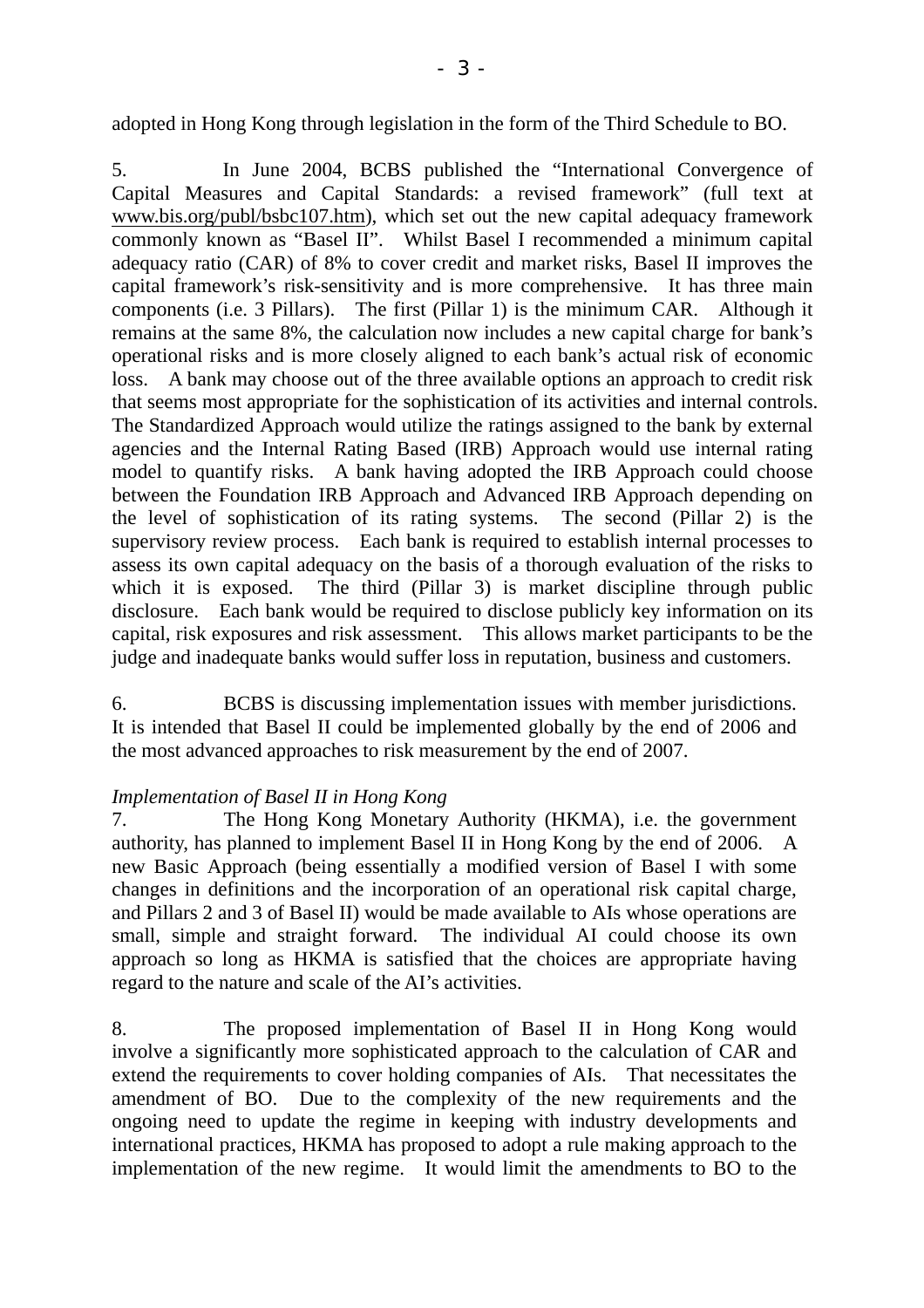provision for the power to make the necessary subsidiary legislation by MA and other incidental and consequential amendments.

#### *Criminal liabilities of Managers*

9. Under the existing provisions of BO (e.g. sections 11(2), 12(6), 14(5), 65(2), 66(2), 80(3), 81(9), 83(7), 85(3), 90(3), 95(3), 99(3), 103(3) and 106(4)), a manager of an AI would be personally guilty of an offence when the AI has contravened a provision of BO. The liability is strict.

### **Comments**

#### *Implementation of Basel II*

10. Since HKMA has adopted the rule making approach to its implementation in Hong Kong, the Bill does not contain any substantive provisions of Basel II. Indeed not even Basel II is anywhere referred to in the Bill. The proposed new section 60A (clause 2) would give MA the power to make rules requiring disclosure of financial affairs of AIs to the public (i.e. Pillar 3) and the proposed new section 98A (clause 4) would empower it to make rules for the calculation of CAR (i.e. Pillar 1). The power to make rules is subject to the statutory duty to consult the Financial Secretary (FS) and the Banking Advisory Committee (BAC), the Deposit-taking Companies Advisory Committee (DTCAC), the Hong Kong Association of Banks (HKAB) and the DTC Association. The requirement to maintain CAR has been already provided for under the existing section 98, which would be amended to delete the reference to the Third Schedule and substituting reference to rules made under section 98A. No specific provisions have been proposed for Pillar 2 as the review process could be covered by the existing powers enjoyed by HKMA.

11. The proposed amendments set the framework for a new regime of banking authorization and supervision. Consequential amendments are therefore required to make BO in tune with the new regime. They are contained in the Schedule to the Bill. Apart from the new definition of "capital adequacy ratio", the consequential amendments are mostly textual and technical. A new provision is clause 5 of Part I of the Schedule. It amends section 132A(1) of BO to provide for appeal to the Chief Executive in Council from a decision of MA made in the exercise of a power conferred by rules made under section 98A(1). However, such appeal would only be available when MA has declared in the rules made that the appeal provision should apply to the particular decision. It is the intention of the Administration that such appeal provision would only apply when the decision made by MA is a fundamental decision on the approach to the calculation of CAR that an AI may adopt and may have a material impact on an AI's capital requirements.

#### *Variation of capital adequacy ratio*

12. MA is empowered under section 101 of BO to vary, after consultation with FS, the CAR of banks to a maximum of 12% and that of deposit-taking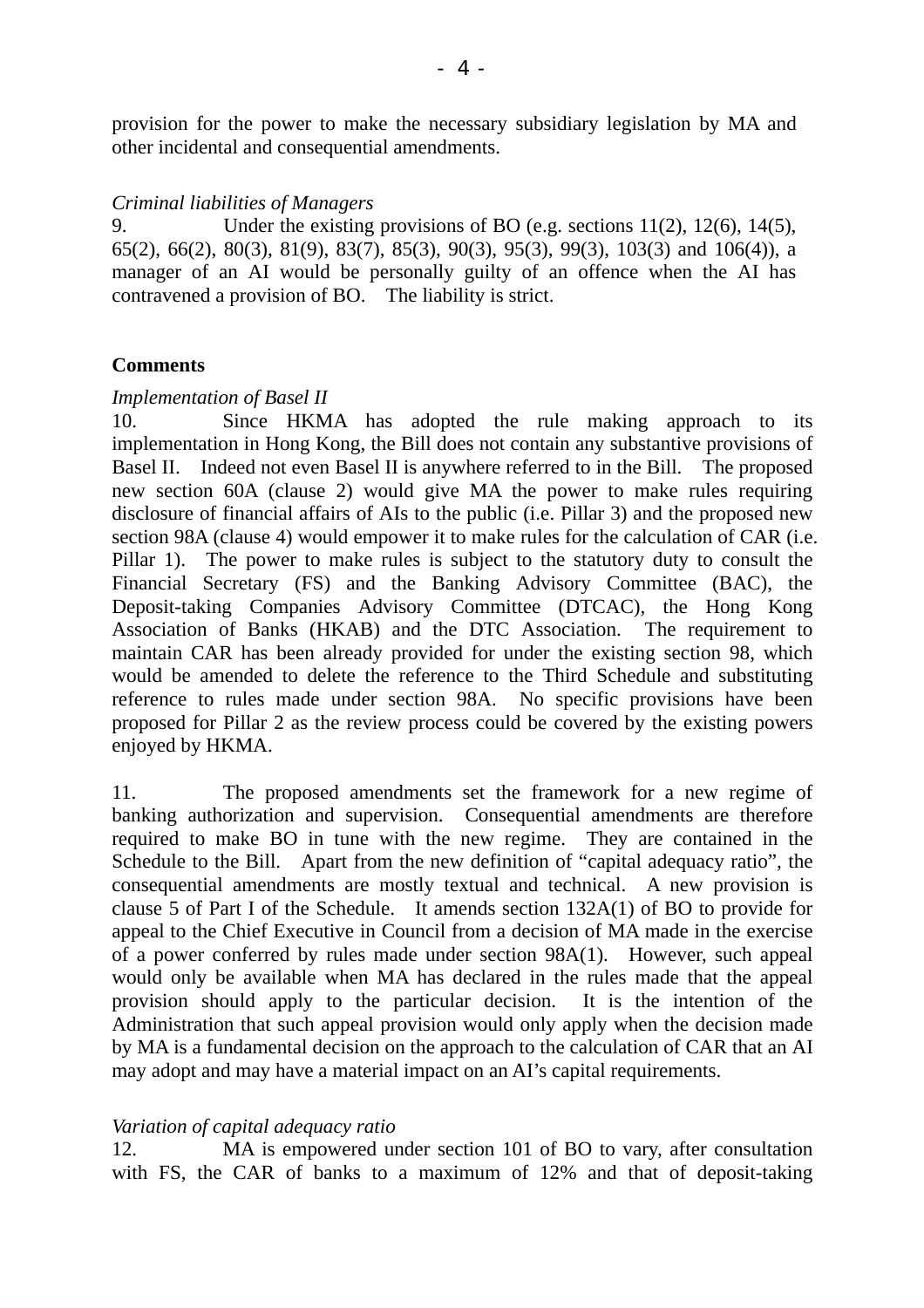companies and restricted licence banks to 16%. Clause 5 recasts section 101(1) to empower MA to vary the CAR of all AIs to a maximum of 16%. According to the Administration, such amendment is necessary to enable MA to set a higher CAR if the circumstances so require, e.g. a significant increase in risks to which an individual bank or the industry as a whole is exposed.

#### *Criminal liability of managers*

13. Clause 7 amends section 2 of BO by adding a proposed subsection (18) to limit the criminal liability of managers of an AI or other company in the event of a contravention of BO to the extent that such contravention was caused or contributed to by an act or omission on the part of the manager himself or a person under his control. The criminal liability of a manager under BO would therefore become more clearly defined and to that extent the strictness of the liability is mitigated. Clause 12 amends section 70D(2) to exclude the application of the proposed section 2(18) to it because the nature of the offence requires the presence of a mental element in the first place.

#### *Defence of "reasonable excuse"*

14. Clauses 10 and 11 introduce a defence of "reasonable excuse" to an offence for contravening section 59(2) (report on matters as MA may reasonably require for the exercise of his functions under BO) or section 63(1) (submission of monthly and quarterly return), or failing to comply with any requirement under section 63(3) or (3A) (submission of an auditor's report as specifically required by MA before a specified date) of BO. The amendments would mitigate the harsh effect of the relevant provisions.

#### *Exceptions to official secrecy*

15. The obligation of MA under section 120 of BO to keep secret all matters relating to the affairs of any person that may come to his knowledge in the exercise of his functions under BO is comprehensive. Clauses 9 and 13 amend sections 58A and 71C respectively to allow MA to disclose to the public the details of the disciplinary decision that he has made, the reasons for which the decision was made and any material facts relating to the case.

#### *Dispensation with the obligation to consult*

16. MA is obliged to consult FS before the revocation of the authorization of an AI and the approval of an approved money broker without any exception. Clauses 8 and 14 amend sections 22 and 118D respectively to dispense with the need to make such consultation when the revocation is made upon a request in writing by the relevant AI or the relevant money broker.

### **Public Consultation**

17. According to the Administration, HKMA has undertaken extensive public consultation on an ongoing basis in developing the implementation plan for